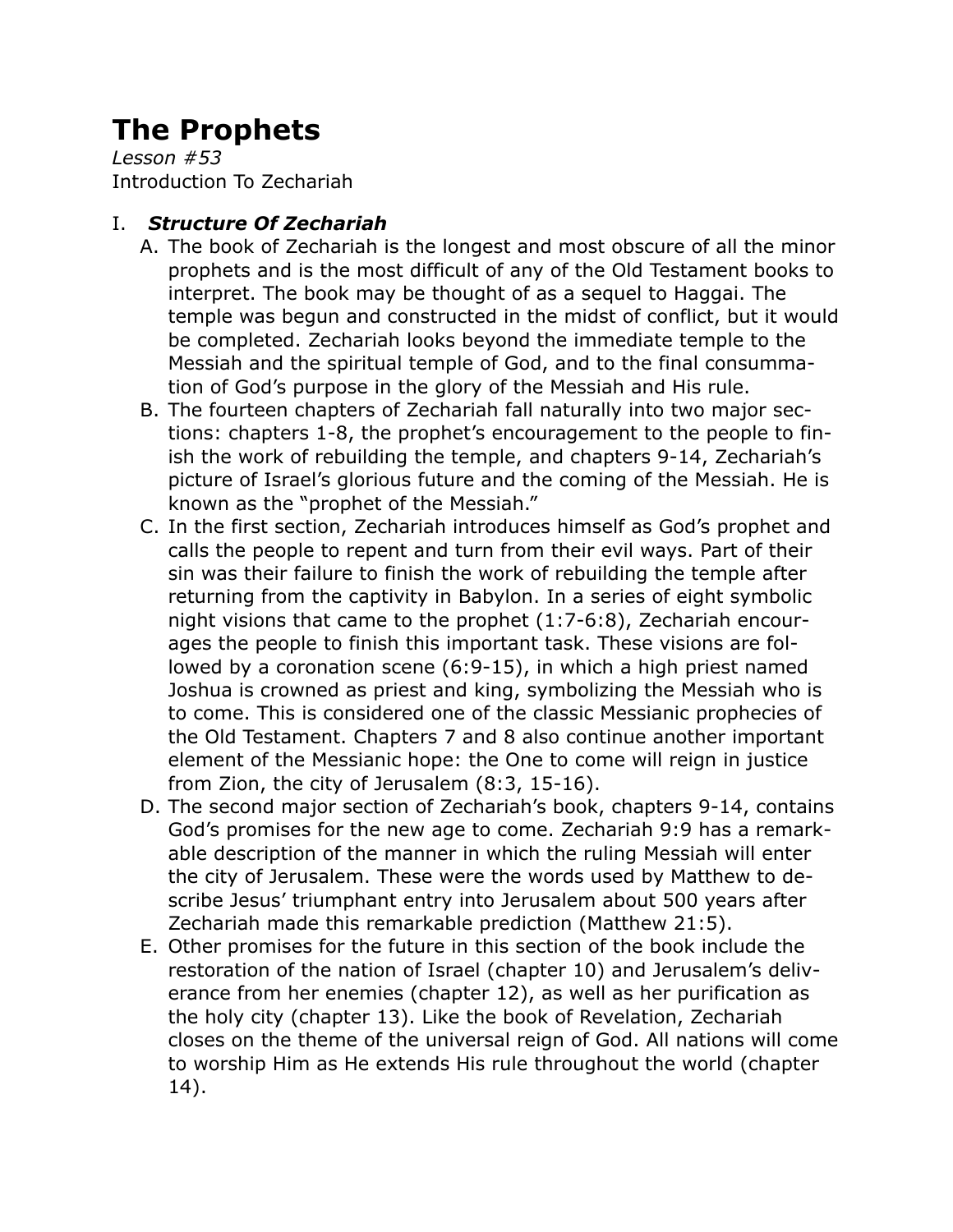### II. *Authorship And Date*

- A. Zechariah means "whom Jehovah remembers." Zechariah was a popular name among the Hebrews; there are at least 27 men bearing the name who are mentioned in the Old Testament. Zechariah identifies himself as "the son of Berechiah, the son of Iddo" (1:1). Most conservative scholars agree that the entire book of Zechariah was written by the prophet of that name. However, some scholars insist the second major section of the book, chapters 9-14, was written by an unknown author. These scholars believe this section was added to the book about 30 or 40 years after Zechariah the prophet wrote chapters 1-8.
- B. It is true that these two sections of the book have their own unique characteristics. In the first section Zechariah encourages the people to finish the temple, while in the second section he is more concerned about the glorious age of the future. The language and style of these two sections of Zechariah are also quite different. Furthermore, the prophecies in these two sections seem to be set in different times.
- C. Chapters 1-8, Zechariah tells us, were delivered as prophecies "in the eighth month, in the second year of Darius" (1:1), and "in the fourth year of King Darius" (7:1). These references to Darius I of Persia (521- 486 B.C.) date these prophecies clearly from 520 to 518 B.C. However, chapters 9-14 contain a reference to Greece (9:13), probably indicating it was written after 480 B.C., when the balance of world power was shifting from the Persians to the Greeks. How can these major differences between these two sections of the book be explained unless we accept the theory that they were written by two different people?
- D. One possible explanation is that Zechariah was a young man when he delivered his prophecies in the first section of the book. It is at least possible that Zechariah could have encouraged the Jewish captives in Jerusalem in the early part of his ministry and could have delivered the messages about the future, contained in the second section of the book, during his final years as a prophet.
- E. However, this explanation tends to take the power away from predictive prophecy. If Zechariah wanted these sections to sound different, he certainly could have written them differently, especially under the guidance of Holy Spirit inspiration. This furthermore would have allowed him to write about events far into the future (even down to the time of the Messiah). After all the evidence is examined, there is no convincing reason to dispute the traditional view that Zechariah the prophet wrote the entire book that bears his name. He therefore had begun his prophetic ministry about two months after Haggai had begun his and about a month after work was begun on the house of God.
- F. As for the prophet himself, very little is known about him beyond the few facts he reveals in his book. He was a descendant, perhaps the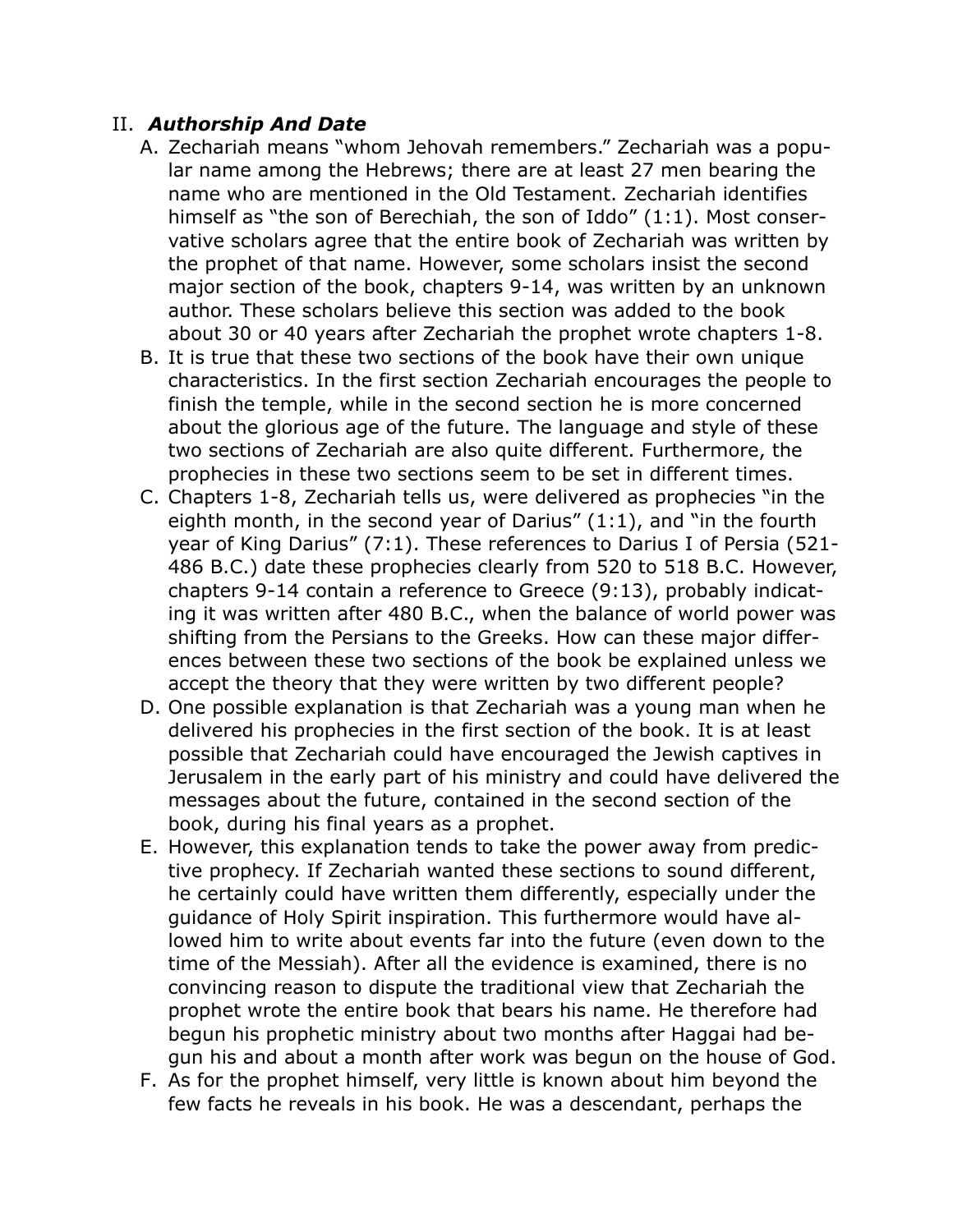grandson of Iddo the priest who was one of the family leaders who returned from the captivity in Babylon (Nehemiah 12:16). This means that Zechariah probably was a priest as well as a prophet -- an unusual circumstance because most of the prophets of Israel spoke out against the priestly class. Since he was a young man when he began to prophesy in 520 B.C., Zechariah was probably born in Babylon while the Jewish people were in captivity. He probably returned with his family with the first wave of captives who reached Jerusalem under Zerubbabel about 536 B.C.

### III. *Historical Setting*

- A. The setting at the beginning of the book is the same as the setting of the book of Haggai. The prophet Haggai spoke directly to the issue of the rebuilding of the temple, encouraging those who returned from captivity in Babylon to finish the task. Zechariah spoke to that issue as well, according to the book of Ezra (Ezra 5:1). Zechariah wished to bring about a complete spiritual renewal through faith and hope in God. He spoke about the nature of God's law and of the hope which God promised to those who were faithful to Him.
- B. The second portion of Zechariah discusses events during the period between the times of the prophets Haggai (520 B.C.) and Malachi (450 B.C.). The Persian Empire was ruled by two great kings during these years, Darius I (522-486 B.C.) and Xerxes I (585-465 B.C.). This was a period when the Jewish people in Jerusalem were settled in their new land with a walled city and their beloved temple; yet, they were unhappy and dissatisfied. Some of the people had expected that Zerubbabel, governor of Jerusalem, might be the Messiah, but this had proven false. The people needed a new word concerning God's future for them. This message from God was given in a most dramatic fashion by the great prophet Zechariah many years before.

### IV. *Scriptural Contribution*

- A. One of the greatest contributions of the book of Zechariah is the merger of the best from the priestly and prophetic elements in Israel's history. Zechariah realized the need for both these elements in an authentic faith. He called the people to turn from their sins. He also realized that the temple and religious ritual played an important role in keeping the people close to God. Because he brought these elements together in his own ministry, Zechariah helped prepare the way for the Christian's understanding of Christ as both priest and prophet.
- B. Zechariah is also noted for his development of an apocalyptic/ prophetic style -- highly symbolized and visionary language resembling the books of Daniel and Revelation. The visions of lampstands, olive